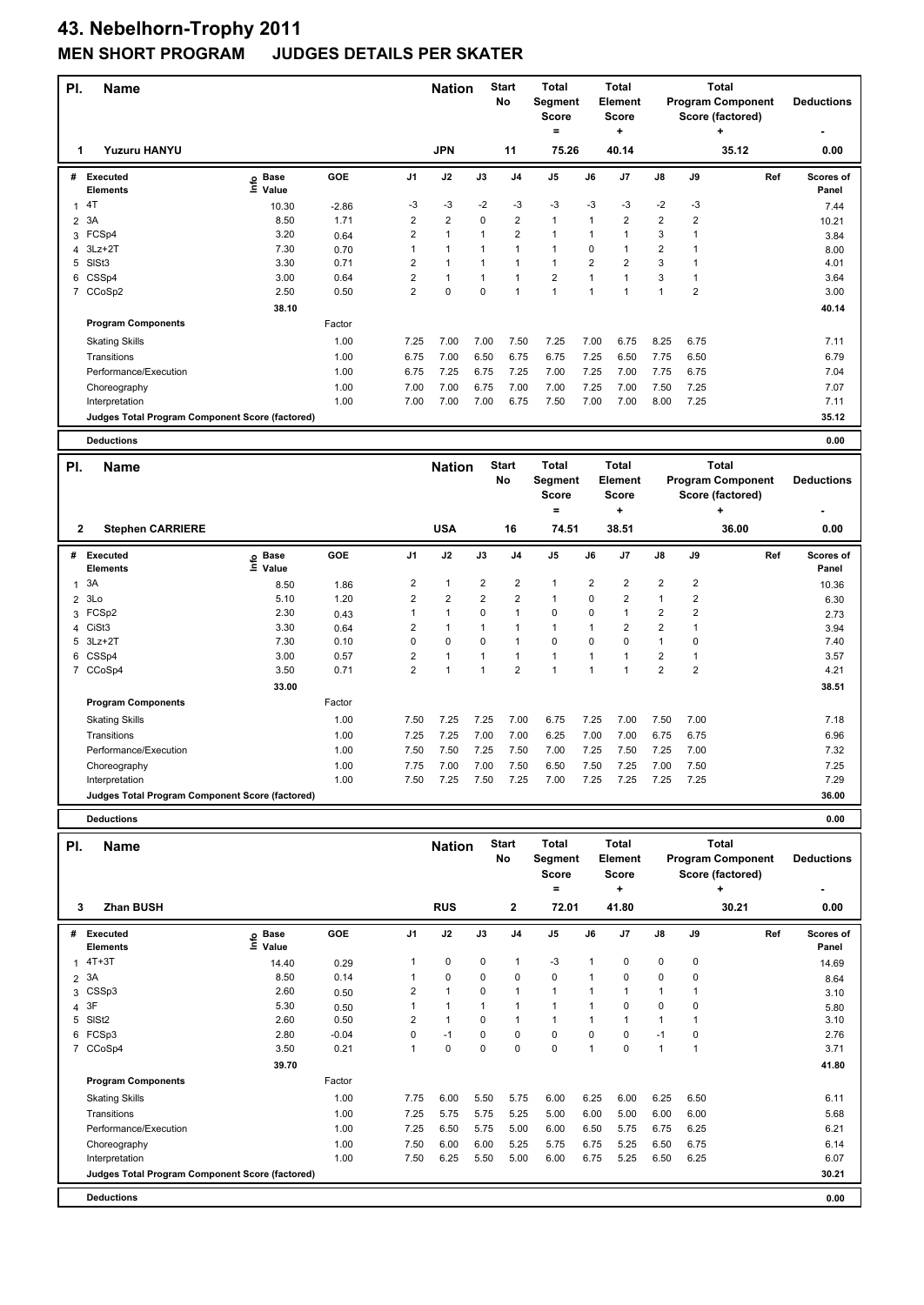## **43. Nebelhorn-Trophy 2011 JUDGES DETAILS PER SKATER**

| PI. | <b>Name</b>                                     |              |                   |                   |                | <b>Nation</b>        |                | <b>Start</b><br>No | <b>Total</b><br>Segment<br><b>Score</b><br>$\equiv$ |                | Total<br>Element<br><b>Score</b><br>÷ |                |                | Total<br><b>Program Component</b><br>Score (factored)<br>٠ | <b>Deductions</b>  |
|-----|-------------------------------------------------|--------------|-------------------|-------------------|----------------|----------------------|----------------|--------------------|-----------------------------------------------------|----------------|---------------------------------------|----------------|----------------|------------------------------------------------------------|--------------------|
| 4   | <b>Michal BREZINA</b>                           |              |                   |                   |                | <b>CZE</b>           |                | 4                  | 69.77                                               |                | 35.62                                 |                |                | 35.15                                                      | 1.00               |
| #   | Executed<br><b>Elements</b>                     |              | e Base<br>⊆ Value | GOE               | J1             | J2                   | J3             | J <sub>4</sub>     | J <sub>5</sub>                                      | J6             | J <sub>7</sub>                        | J8             | J9             | Ref                                                        | Scores of<br>Panel |
| 1   | 3A                                              |              | 8.50              | 1.86              | $\overline{2}$ | $\overline{2}$       | $\overline{2}$ | $\mathbf{1}$       | 1                                                   | $\overline{2}$ | $\overline{2}$                        | $\overline{2}$ | $\overline{2}$ |                                                            | 10.36              |
|     | 2 4T<+COMBO                                     | $\checkmark$ | 7.20              | $-3.00$           | $-3$           | $-3$                 | $-3$           | $-3$               | $-3$                                                | $-3$           | $-3$                                  | $-3$           | $-3$           |                                                            | 4.20               |
| 3   | 3Lz                                             |              | 6.00              | 0.60              | $\overline{2}$ | $\mathbf 0$          |                | 1                  | 1                                                   | 1              | $\overline{1}$                        | 0              | 1              |                                                            | 6.60               |
| 4   | FSSp4                                           |              | 3.00              | 0.86              | $\overline{2}$ | $\mathbf{1}$         | $\overline{2}$ | 1                  | 1                                                   | $\overline{2}$ | $\overline{2}$                        | $\overline{2}$ | $\overline{2}$ |                                                            | 3.86               |
| 5   | CCSp3                                           |              | 2.80              | 0.14              |                | 0                    | $\Omega$       | 1                  | 0                                                   | 0              | 0                                     | 1              | 0              |                                                            | 2.94               |
| 6   | SISt <sub>3</sub>                               |              | 3.30              | 0.86              | 2              | $\blacktriangleleft$ |                | $\overline{2}$     | 1                                                   | $\overline{2}$ | $\overline{2}$                        | $\overline{2}$ | 2              |                                                            | 4.16               |
| 7   | CCoSp3                                          |              | 3.00              | 0.50              | 2              | $\mathbf 0$          | $\Omega$       | $\overline{1}$     | 1                                                   | 1              | 4                                     | 1              | 2              |                                                            | 3.50               |
|     |                                                 |              | 33.80             |                   |                |                      |                |                    |                                                     |                |                                       |                |                |                                                            | 35.62              |
|     | <b>Program Components</b>                       |              |                   | Factor            |                |                      |                |                    |                                                     |                |                                       |                |                |                                                            |                    |
|     | <b>Skating Skills</b>                           |              |                   | 1.00              | 8.00           | 7.25                 | 7.50           | 7.25               | 6.75                                                | 7.25           | 7.25                                  | 7.25           | 7.50           |                                                            | 7.32               |
|     | Transitions                                     |              |                   | 1.00              | 7.75           | 6.75                 | 7.25           | 7.00               | 6.00                                                | 7.00           | 6.50                                  | 6.25           | 6.75           |                                                            | 6.79               |
|     | Performance/Execution                           |              |                   | 1.00              | 8.00           | 7.00                 | 7.00           | 6.75               | 6.50                                                | 6.75           | 7.25                                  | 6.75           | 7.00           |                                                            | 6.93               |
|     | Choreography                                    |              |                   | 1.00              | 8.00           | 7.25                 | 7.00           | 7.00               | 6.25                                                | 7.00           | 7.00                                  | 6.75           | 7.50           |                                                            | 7.07               |
|     | Interpretation                                  |              |                   | 1.00              | 8.00           | 6.75                 | 7.50           | 6.75               | 6.50                                                | 7.00           | 7.25                                  | 7.00           | 7.00           |                                                            | 7.04               |
|     | Judges Total Program Component Score (factored) |              |                   |                   |                |                      |                |                    |                                                     |                |                                       |                |                |                                                            | 35.15              |
|     | <b>Deductions</b>                               |              |                   | Falls:<br>$-1.00$ |                |                      |                |                    |                                                     |                |                                       |                |                |                                                            | $-1.00$            |

< Under-rotated jump

| PI.            | <b>Name</b>                                     |                            |         |                | <b>Nation</b>  |             | <b>Start</b><br>No | <b>Total</b><br>Segment<br><b>Score</b> |                | <b>Total</b><br>Element<br><b>Score</b> |                |                | <b>Total</b><br><b>Program Component</b><br>Score (factored) | <b>Deductions</b>         |
|----------------|-------------------------------------------------|----------------------------|---------|----------------|----------------|-------------|--------------------|-----------------------------------------|----------------|-----------------------------------------|----------------|----------------|--------------------------------------------------------------|---------------------------|
|                |                                                 |                            |         |                |                |             |                    | =                                       |                | ٠                                       |                |                | ٠                                                            |                           |
| 5              | <b>Denis TEN</b>                                |                            |         |                | <b>KAZ</b>     |             | 8                  | 68.66                                   |                | 35.26                                   |                |                | 33.40                                                        | 0.00                      |
| #              | Executed<br><b>Elements</b>                     | e Base<br>⊆ Value<br>Value | GOE     | J <sub>1</sub> | J2             | J3          | J <sub>4</sub>     | J5                                      | J6             | J7                                      | $\mathsf{J}8$  | J9             | Ref                                                          | <b>Scores of</b><br>Panel |
| $\mathbf{1}$   | 3A                                              | 8.50                       | $-1.86$ | $-2$           | $-2$           | $-1$        | $-3$               | $-2$                                    | $-2$           | $-1$                                    | $-2$           | $-2$           |                                                              | 6.64                      |
| $\mathcal{P}$  | $3F+3T$                                         | 9.40                       | 0.60    |                | $\mathbf{1}$   | 0           | 1                  | 1                                       |                |                                         | 0              | 1              |                                                              | 10.00                     |
| 3              | FSSp3                                           | 2.60                       | 0.57    | 2              | $\overline{1}$ | $-1$        | 0                  | 1                                       |                | $\overline{2}$                          | $\mathbf{1}$   | $\overline{2}$ |                                                              | 3.17                      |
|                | 4.3Lz                                           | 6.00                       | $-0.30$ | 0              | $-1$           | $-2$        | $-1$               | $\mathbf 0$                             | 0              | $-1$                                    | 0              | 0              |                                                              | 5.70                      |
| 5              | CCSp4                                           | 3.20                       | 0.24    |                | $-1$           | $\mathbf 0$ | $\overline{1}$     | $\mathbf{1}$                            | $\Omega$       | $-1$                                    | $\mathbf{1}$   | $\overline{2}$ |                                                              | 3.44                      |
| 6              | CCoSp2                                          | 2.50                       | 0.50    |                | 1              | $\mathbf 0$ | $\overline{1}$     | 1                                       |                |                                         | $\overline{2}$ |                |                                                              | 3.00                      |
| $\overline{7}$ | SeSt2                                           | 2.60                       | 0.71    | $\overline{2}$ |                |             |                    | 1                                       | $\overline{2}$ | $\overline{2}$                          | $\overline{2}$ | 1              |                                                              | 3.31                      |
|                |                                                 | 34.80                      |         |                |                |             |                    |                                         |                |                                         |                |                |                                                              | 35.26                     |
|                | <b>Program Components</b>                       |                            | Factor  |                |                |             |                    |                                         |                |                                         |                |                |                                                              |                           |
|                | <b>Skating Skills</b>                           |                            | 1.00    | 7.25           | 6.75           | 6.50        | 6.75               | 6.50                                    | 7.00           | 6.25                                    | 6.75           | 6.75           |                                                              | 6.71                      |
|                | Transitions                                     |                            | 1.00    | 7.00           | 6.75           | 5.00        | 6.75               | 5.75                                    | 7.00           | 6.00                                    | 6.25           | 6.00           |                                                              | 6.36                      |
|                | Performance/Execution                           |                            | 1.00    | 7.25           | 7.00           | 6.00        | 7.00               | 6.25                                    | 7.25           | 6.25                                    | 6.50           | 6.50           |                                                              | 6.68                      |
|                | Choreography                                    |                            | 1.00    | 7.25           | 6.75           | 5.50        | 6.75               | 6.50                                    | 7.00           | 7.25                                    | 6.50           | 6.75           |                                                              | 6.79                      |
|                | Interpretation                                  |                            | 1.00    | 7.00           | 7.00           | 6.75        | 6.75               | 6.25                                    | 7.00           | 6.75                                    | 7.00           | 6.75           |                                                              | 6.86                      |
|                | Judges Total Program Component Score (factored) |                            |         |                |                |             |                    |                                         |                |                                         |                |                |                                                              | 33.40                     |

|     | <b>Deductions</b>                               |                              |         |                |                |                |                    |                                              |                |                                              |                |      |                                                                   | 0.00               |
|-----|-------------------------------------------------|------------------------------|---------|----------------|----------------|----------------|--------------------|----------------------------------------------|----------------|----------------------------------------------|----------------|------|-------------------------------------------------------------------|--------------------|
| PI. | Name                                            |                              |         |                | <b>Nation</b>  |                | <b>Start</b><br>No | <b>Total</b><br>Segment<br><b>Score</b><br>= |                | <b>Total</b><br>Element<br><b>Score</b><br>٠ |                |      | <b>Total</b><br><b>Program Component</b><br>Score (factored)<br>٠ | <b>Deductions</b>  |
| 6   | <b>Javier FERNANDEZ</b>                         |                              |         |                | <b>ESP</b>     |                | 6                  | 66.87                                        |                | 33.72                                        |                |      | 33.15                                                             | 0.00               |
| #   | <b>Executed</b><br><b>Elements</b>              | <b>Base</b><br>١mfo<br>Value | GOE     | J <sub>1</sub> | J2             | J3             | J <sub>4</sub>     | J <sub>5</sub>                               | J6             | J7                                           | J8             | J9   | Ref                                                               | Scores of<br>Panel |
| 1   | 4T                                              | 10.30                        | $-1.29$ | $-1$           | $-2$           | $-1$           | $-1$               | $-1$                                         | $-2$           | 0                                            | $-2$           | $-1$ |                                                                   | 9.01               |
| 2   | $3Lz + 2T$                                      | 7.30                         | $-0.30$ | 0              | $-1$           | $\mathbf 0$    | $-1$               | $\mathbf 0$                                  | $\mathbf 0$    | $-1$                                         | $\mathbf 0$    | $-1$ |                                                                   | 7.00               |
| 3   | 3A                                              | 8.50                         | $-2.14$ | $-2$           | $-2$           | $-1$           | $-2$               | $-3$                                         | $-2$           | $-2$                                         | $-3$           | $-2$ |                                                                   | 6.36               |
| 4   | FCSp1                                           | 1.90                         | 0.14    | 1              | $\mathbf 0$    | $\Omega$       | $\mathbf 0$        | $\mathbf{1}$                                 | $\Omega$       | $\Omega$                                     | $\mathbf 0$    | 1    |                                                                   | 2.04               |
| 5   | CCoSp1                                          | 2.00                         | 0.43    | 1              | $\overline{1}$ | $\Omega$       | $\overline{1}$     | $\mathbf{1}$                                 | $\Omega$       | 1                                            | $\mathbf{1}$   |      |                                                                   | 2.43               |
| 6   | SISt <sub>2</sub>                               | 2.60                         | 0.71    | 1              | $\mathbf{1}$   | $\overline{1}$ | $\overline{2}$     | $\mathbf{1}$                                 | $\overline{2}$ | $\overline{2}$                               | $\overline{2}$ | 1    |                                                                   | 3.31               |
| 7   | CSSp4                                           | 3.00                         | 0.57    | $\overline{2}$ | 1              | $-1$           | $\overline{1}$     | 1                                            | $\mathbf{1}$   | $\overline{\phantom{a}}$                     | $\mathbf{1}$   | 2    |                                                                   | 3.57               |
|     |                                                 | 35.60                        |         |                |                |                |                    |                                              |                |                                              |                |      |                                                                   | 33.72              |
|     | <b>Program Components</b>                       |                              | Factor  |                |                |                |                    |                                              |                |                                              |                |      |                                                                   |                    |
|     | <b>Skating Skills</b>                           |                              | 1.00    | 7.25           | 5.50           | 5.75           | 6.50               | 6.75                                         | 7.25           | 6.50                                         | 6.50           | 6.50 |                                                                   | 6.54               |
|     | Transitions                                     |                              | 1.00    | 7.00           | 5.75           | 5.25           | 6.75               | 6.50                                         | 7.25           | 6.25                                         | 6.25           | 6.25 |                                                                   | 6.39               |
|     | Performance/Execution                           |                              | 1.00    | 7.00           | 6.25           | 6.00           | 7.00               | 6.50                                         | 6.75           | 6.75                                         | 6.25           | 5.75 |                                                                   | 6.50               |
|     | Choreography                                    |                              | 1.00    | 7.25           | 6.25           | 6.00           | 7.25               | 6.75                                         | 7.00           | 7.00                                         | 6.75           | 7.00 |                                                                   | 6.86               |
|     | Interpretation                                  |                              | 1.00    | 7.00           | 6.25           | 6.50           | 7.00               | 6.75                                         | 7.25           | 7.00                                         | 6.75           | 7.00 |                                                                   | 6.86               |
|     | Judges Total Program Component Score (factored) |                              |         |                |                |                |                    |                                              |                |                                              |                |      |                                                                   | 33.15              |
|     | <b>Deductions</b>                               |                              |         |                |                |                |                    |                                              |                |                                              |                |      |                                                                   | 0.00               |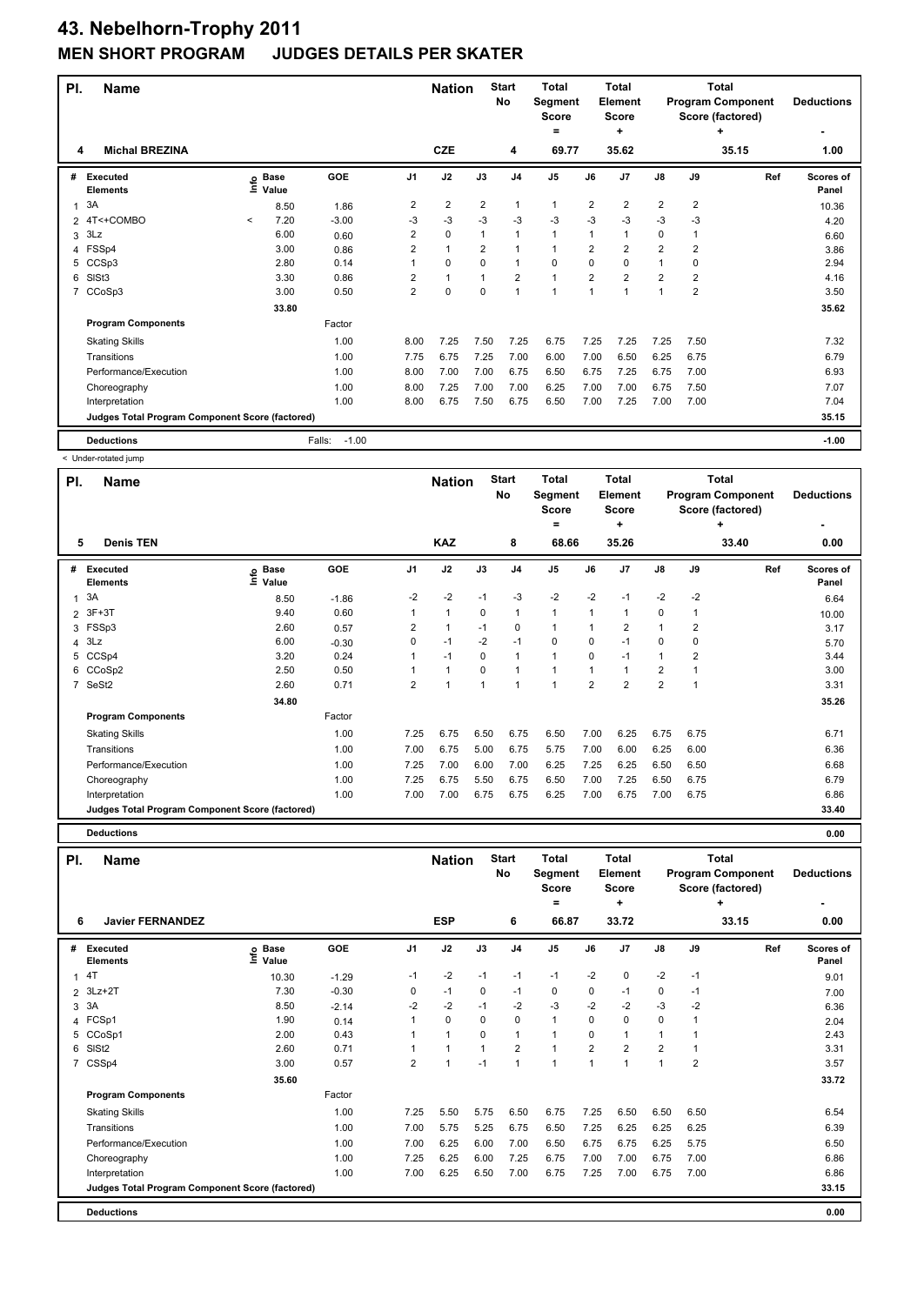| PI.            | <b>Name</b>                                     |                                  |         |                | <b>Nation</b>  |             | <b>Start</b><br>No | <b>Total</b><br>Segment<br><b>Score</b><br>$\qquad \qquad =$ |                | <b>Total</b><br><b>Element</b><br>Score<br>÷ |                         |              | <b>Total</b><br><b>Program Component</b><br>Score (factored)<br>٠ |     | <b>Deductions</b>  |
|----------------|-------------------------------------------------|----------------------------------|---------|----------------|----------------|-------------|--------------------|--------------------------------------------------------------|----------------|----------------------------------------------|-------------------------|--------------|-------------------------------------------------------------------|-----|--------------------|
| 7              | <b>Konstantin MENSHOV</b>                       |                                  |         |                | <b>RUS</b>     |             | 3                  | 66.49                                                        |                | 33.91                                        |                         |              | 32.58                                                             |     | 0.00               |
| #              | <b>Executed</b><br><b>Elements</b>              | <b>Base</b><br>e Base<br>⊆ Value | GOE     | J <sub>1</sub> | J2             | J3          | J <sub>4</sub>     | J <sub>5</sub>                                               | J6             | J7                                           | J8                      | J9           |                                                                   | Ref | Scores of<br>Panel |
| 1              | 3A                                              | 8.50                             | 0.14    | 0              | 0              | 0           | 0                  | $\pmb{0}$                                                    | $\overline{2}$ | 1                                            | $\pmb{0}$               | 0            |                                                                   |     | 8.64               |
| 2              | 4T+COMBO                                        | 10.30                            | $-3.00$ | $-3$           | $-3$           | $-3$        | $-3$               | $-3$                                                         | $-3$           | -3                                           | -3                      | -3           |                                                                   |     | 7.30               |
| 3              | 3Lz                                             | 6.00                             | 0.00    | 0              | 0              | 0           | 0                  | $\pmb{0}$                                                    | $\mathbf{1}$   | $\mathbf 0$                                  | $\pmb{0}$               | 0            |                                                                   |     | 6.00               |
| 4              | FCSp3                                           | 2.80                             | 0.07    | 1              | 0              | 0           | 0                  | $\mathbf 0$                                                  | $\mathbf{1}$   | $\mathbf 0$                                  | $\pmb{0}$               | 0            |                                                                   |     | 2.87               |
| 5              | SISt <sub>2</sub>                               | 2.60                             | 0.36    | 1              | 1              | 0           | 1                  | $\Omega$                                                     | $\overline{2}$ | 1                                            | $\mathbf{1}$            | 0            |                                                                   |     | 2.96               |
|                | 6 CSSp3                                         | 2.60                             | $-0.10$ | 1              | 0              | $-1$        | $-1$               | $\Omega$                                                     | $\overline{1}$ | $-1$                                         | $-1$                    | $-1$         |                                                                   |     | 2.50               |
|                | 7 CCoSp4                                        | 3.50                             | 0.14    | $\overline{2}$ | 0              | $\mathbf 0$ | 1                  | 0                                                            | $\overline{1}$ | 0                                            | $\mathbf 0$             | $-1$         |                                                                   |     | 3.64               |
|                |                                                 | 36.30                            |         |                |                |             |                    |                                                              |                |                                              |                         |              |                                                                   |     | 33.91              |
|                | <b>Program Components</b>                       |                                  | Factor  |                |                |             |                    |                                                              |                |                                              |                         |              |                                                                   |     |                    |
|                | <b>Skating Skills</b>                           |                                  | 1.00    | 7.75           | 7.00           | 5.50        | 6.75               | 6.50                                                         | 7.25           | 6.50                                         | 6.50                    | 6.25         |                                                                   |     | 6.68               |
|                | Transitions                                     |                                  | 1.00    | 7.75           | 6.50           | 5.75        | 6.50               | 5.75                                                         | 7.00           | 6.00                                         | 6.50                    | 5.50         |                                                                   |     | 6.29               |
|                | Performance/Execution                           |                                  | 1.00    | 7.75           | 6.75           | 6.00        | 6.75               | 6.00                                                         | 7.00           | 6.25                                         | 6.25                    | 5.25         |                                                                   |     | 6.43               |
|                | Choreography                                    |                                  | 1.00    | 8.00           | 6.75           | 5.75        | 6.75               | 6.00                                                         | 7.25           | 6.75                                         | 6.25                    | 6.00         |                                                                   |     | 6.54               |
|                | Interpretation                                  |                                  | 1.00    | 7.50           | 6.50           | 6.25        | 6.50               | 6.25                                                         | 7.50           | 7.00                                         | 6.50                    | 5.75         |                                                                   |     | 6.64               |
|                | Judges Total Program Component Score (factored) |                                  |         |                |                |             |                    |                                                              |                |                                              |                         |              |                                                                   |     | 32.58              |
|                |                                                 |                                  |         |                |                |             |                    |                                                              |                |                                              |                         |              |                                                                   |     |                    |
|                |                                                 |                                  |         |                |                |             |                    |                                                              |                |                                              |                         |              |                                                                   |     |                    |
|                | <b>Deductions</b>                               |                                  |         |                |                |             |                    |                                                              |                |                                              |                         |              |                                                                   |     | 0.00               |
|                |                                                 |                                  |         |                |                |             | <b>Start</b>       | Total                                                        |                | <b>Total</b>                                 |                         |              | <b>Total</b>                                                      |     |                    |
| PI.            | Name                                            |                                  |         |                | <b>Nation</b>  |             | No                 | Segment                                                      |                | Element                                      |                         |              | <b>Program Component</b>                                          |     | <b>Deductions</b>  |
|                |                                                 |                                  |         |                |                |             |                    | <b>Score</b>                                                 |                | <b>Score</b>                                 |                         |              | Score (factored)                                                  |     |                    |
|                |                                                 |                                  |         |                |                |             |                    | $\equiv$                                                     |                | ÷                                            |                         |              |                                                                   |     |                    |
| 8              | <b>Max AARON</b>                                |                                  |         |                | <b>USA</b>     |             | 5                  | 65.64                                                        |                | 36.10                                        |                         |              | 30.54                                                             |     | 1.00               |
| #              | Executed<br><b>Elements</b>                     | <b>Base</b><br>١m<br>Value       | GOE     | J1             | J2             | J3          | J <sub>4</sub>     | J <sub>5</sub>                                               | J6             | J7                                           | J8                      | J9           |                                                                   | Ref | Scores of<br>Panel |
| $\mathbf{1}$   | 4S<                                             | $\,<\,$<br>7.40                  | $-3.00$ | $-3$           | $-3$           | -3          | $-3$               | -3                                                           | -3             | -3                                           | -3                      | -3           |                                                                   |     | 4.40               |
| $\overline{2}$ | 3A                                              | 8.50                             | 0.57    | 1              | 0              | 0           | $\mathbf{1}$       | $\mathbf 0$                                                  | $\mathbf{1}$   | $\mathbf{1}$                                 | $\mathbf{1}$            | $\mathbf 0$  |                                                                   |     |                    |
| 3              | CSSp4                                           | 3.00                             | 0.36    | 1              | $\mathbf{1}$   | 1           | 1                  | $\mathbf{1}$                                                 | $\mathbf 0$    | $\mathbf 0$                                  | $\mathbf{1}$            | $\mathbf 0$  |                                                                   |     | 9.07<br>3.36       |
| 4              | $3Lz + 3T$                                      | 10.10                            | 0.40    | 1              | 0              | 0           | 1                  | 0                                                            | 0              | $\mathbf{1}$                                 | $\mathbf{1}$            | $\mathbf{1}$ |                                                                   |     | 10.50              |
|                | 5 FCSp3                                         | 2.80                             | $-0.04$ | 1              | $-1$           | 0           | 0                  | $\mathbf 0$                                                  | $\mathbf 0$    | $-1$                                         | $\pmb{0}$               | 0            |                                                                   |     | 2.76               |
| 6              | SISt1                                           | 1.80                             | 0.50    | 1              | 1              | 1           | 1                  | 0                                                            | $\mathbf 0$    | $\overline{2}$                               | $\overline{2}$          | 1            |                                                                   |     | 2.30               |
|                | 7 CCoSp3                                        | 3.00                             | 0.71    | $\overline{2}$ | $\overline{2}$ | $\mathbf 0$ | 1                  | $\mathbf{1}$                                                 | $\mathbf{1}$   | $\overline{2}$                               | $\overline{\mathbf{c}}$ | $\mathbf{1}$ |                                                                   |     | 3.71               |
|                |                                                 | 36.60                            |         |                |                |             |                    |                                                              |                |                                              |                         |              |                                                                   |     | 36.10              |
|                | <b>Program Components</b>                       |                                  | Factor  |                |                |             |                    |                                                              |                |                                              |                         |              |                                                                   |     |                    |
|                | <b>Skating Skills</b>                           |                                  | 1.00    | 6.75           | 6.50           | 7.00        | 6.00               | 6.00                                                         | 4.75           | 6.50                                         | 6.50                    | 6.00         |                                                                   |     | 6.32               |
|                | Transitions                                     |                                  | 1.00    | 6.00           | 6.25           | 5.75        | 5.50               | 5.25                                                         | 5.25           | 6.00                                         | 6.25                    | 5.75         |                                                                   |     | 5.79               |
|                | Performance/Execution                           |                                  | 1.00    | 6.50           | 6.75           | 6.50        | 6.25               | 5.50                                                         | 5.50           | 6.25                                         | 6.50                    | 5.75         |                                                                   |     | 6.18               |
|                | Choreography                                    |                                  | 1.00    | 6.75           | 6.75           | 6.25        | 6.00               | 5.50                                                         | 5.00           | 6.50                                         | 6.25                    | 5.75         |                                                                   |     | 6.14               |
|                | Interpretation                                  |                                  | 1.00    | 6.50           | 6.50           | 6.75        | 6.00               | 5.75                                                         | 5.50           | 6.25                                         | 6.25                    | 5.50         |                                                                   |     | 6.11               |

- 
- < Under-rotated jump
	- **Deductions** Falls: -1.00 **-1.00**

| PI.            | <b>Name</b>                                     |                            |                   |                | <b>Nation</b>  |             | <b>Start</b><br>No       | <b>Total</b><br>Segment<br><b>Score</b><br>٠ |                | <b>Total</b><br>Element<br><b>Score</b><br>÷ |                |           | <b>Total</b><br><b>Program Component</b><br>Score (factored)<br>٠ | <b>Deductions</b>         |
|----------------|-------------------------------------------------|----------------------------|-------------------|----------------|----------------|-------------|--------------------------|----------------------------------------------|----------------|----------------------------------------------|----------------|-----------|-------------------------------------------------------------------|---------------------------|
| 9              | <b>Jorik HENDRICKX</b>                          |                            |                   |                | <b>BEL</b>     |             | 12                       | 64.93                                        |                | 35.76                                        |                |           | 30.17                                                             | 1.00                      |
| #              | <b>Executed</b><br><b>Elements</b>              | © Base<br>E Value<br>Value | GOE               | J <sub>1</sub> | J2             | J3          | J <sub>4</sub>           | J <sub>5</sub>                               | J6             | J7                                           | $\mathsf{J}8$  | J9        | Ref                                                               | <b>Scores of</b><br>Panel |
| 1              | $3Lz + 3T$                                      | 10.10                      | 0.00              | 0              | $\pmb{0}$      | $\mathbf 0$ | $\mathbf 0$              | $\pmb{0}$                                    | $\mathbf 0$    | 0                                            | 0              | $\pmb{0}$ |                                                                   | 10.10                     |
| $\overline{2}$ | 3A                                              | 8.50                       | $-3.00$           | $-3$           | $-3$           | $-3$        | $-3$                     | $-3$                                         | $-3$           | $-3$                                         | $-3$           | $-3$      |                                                                   | 5.50                      |
| 3              | CSSp4                                           | 3.00                       | 0.10              |                | $\pmb{0}$      | $\mathbf 0$ | $\mathbf{1}$             | $\pmb{0}$                                    | $\overline{1}$ | $-1$                                         | $-1$           | 0         |                                                                   | 3.10                      |
|                | 4 3Lo                                           | 5.10                       | 0.60              |                | 1              | $-1$        | $\overline{\phantom{a}}$ | 1                                            |                | 0                                            | $\mathbf{1}$   |           |                                                                   | 5.70                      |
| 5              | CiSt <sub>3</sub>                               | 3.30                       | 0.50              |                | $\overline{1}$ | 1           | $\overline{\phantom{a}}$ | $\pmb{0}$                                    | 1              |                                              | $\mathbf{1}$   |           |                                                                   | 3.80                      |
| 6              | CCoSp4                                          | 3.50                       | 0.36              | $\Omega$       | 1              | $\Omega$    | $\overline{\phantom{a}}$ | $\mathbf{1}$                                 | $\Omega$       |                                              | $\overline{2}$ |           |                                                                   | 3.86                      |
|                | 7 FCSp4                                         | 3.20                       | 0.50              |                | 1              | 1           | $\overline{1}$           | $\overline{1}$                               | $\mathbf 0$    |                                              | $\overline{2}$ | 1         |                                                                   | 3.70                      |
|                |                                                 | 36.70                      |                   |                |                |             |                          |                                              |                |                                              |                |           |                                                                   | 35.76                     |
|                | <b>Program Components</b>                       |                            | Factor            |                |                |             |                          |                                              |                |                                              |                |           |                                                                   |                           |
|                | <b>Skating Skills</b>                           |                            | 1.00              | 6.50           | 6.25           | 6.00        | 5.75                     | 6.00                                         | 6.75           | 6.25                                         | 5.50           | 5.75      |                                                                   | 6.07                      |
|                | Transitions                                     |                            | 1.00              | 6.00           | 6.00           | 5.50        | 6.00                     | 5.25                                         | 7.00           | 5.50                                         | 5.00           | 5.50      |                                                                   | 5.68                      |
|                | Performance/Execution                           |                            | 1.00              | 6.25           | 6.50           | 6.00        | 6.50                     | 6.00                                         | 6.75           | 6.00                                         | 5.50           | 5.75      |                                                                   | 6.14                      |
|                | Choreography                                    |                            | 1.00              | 6.50           | 6.25           | 5.75        | 6.25                     | 5.75                                         | 7.00           | 6.00                                         | 5.25           | 6.00      |                                                                   | 6.07                      |
|                | Interpretation                                  |                            | 1.00              | 6.50           | 6.50           | 6.00        | 6.25                     | 6.00                                         | 7.25           | 6.25                                         | 5.25           | 6.00      |                                                                   | 6.21                      |
|                | Judges Total Program Component Score (factored) |                            |                   |                |                |             |                          |                                              |                |                                              |                |           |                                                                   | 30.17                     |
|                | <b>Deductions</b>                               |                            | $-1.00$<br>Falls: |                |                |             |                          |                                              |                |                                              |                |           |                                                                   | $-1.00$                   |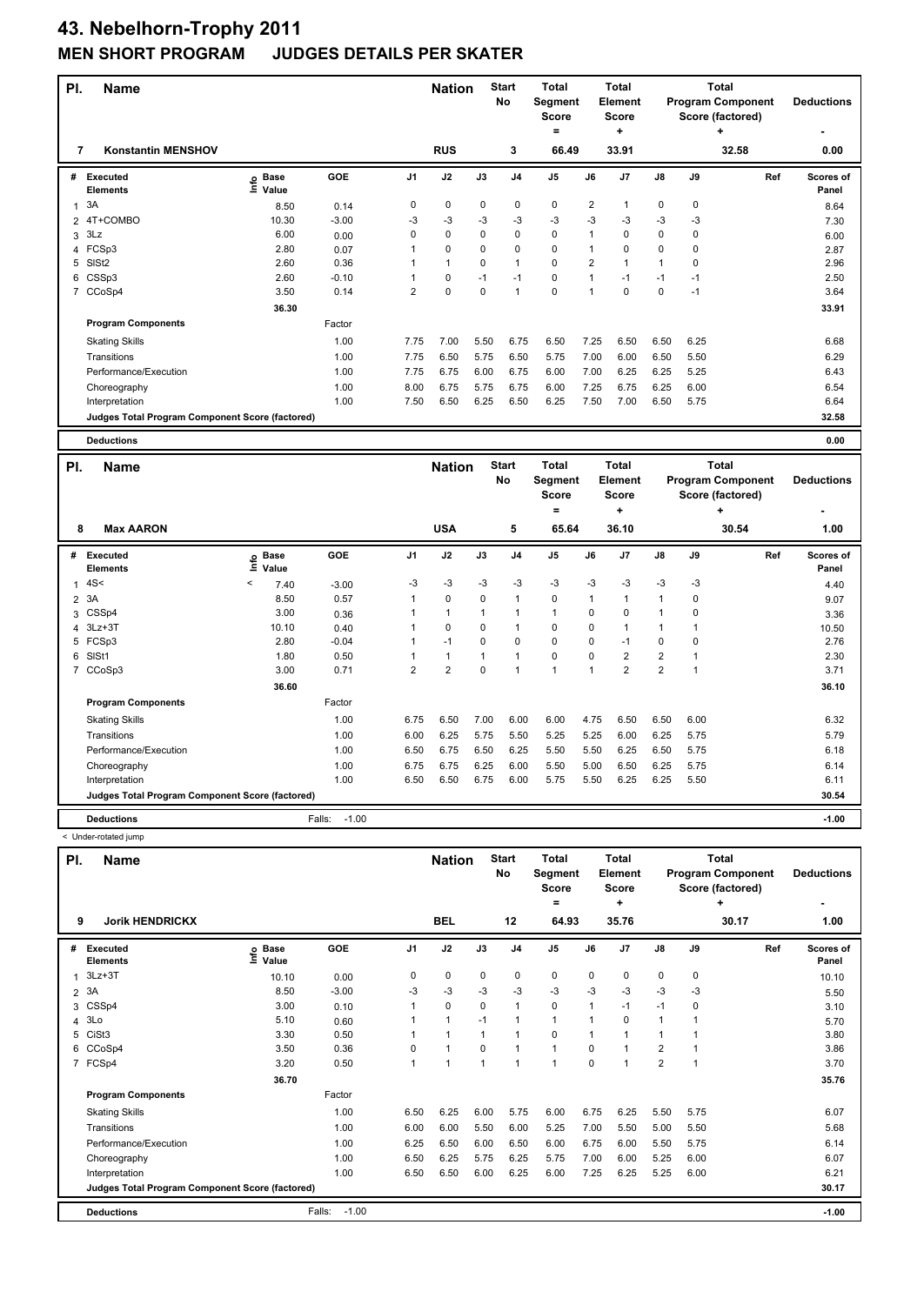| PI.            | <b>Name</b>                                     |      |                      |            |                | <b>Nation</b> |             | <b>Start</b><br><b>No</b> | <b>Total</b><br>Segment<br><b>Score</b><br>$=$ |      | <b>Total</b><br>Element<br><b>Score</b><br>÷ |      |          | <b>Total</b><br><b>Program Component</b><br>Score (factored)<br>٠ | <b>Deductions</b>  |
|----------------|-------------------------------------------------|------|----------------------|------------|----------------|---------------|-------------|---------------------------|------------------------------------------------|------|----------------------------------------------|------|----------|-------------------------------------------------------------------|--------------------|
| 10             | <b>Elladj BALDE</b>                             |      |                      |            |                | CAN           |             | 9                         | 60.00                                          |      | 30.60                                        |      |          | 29.40                                                             | 0.00               |
| #              | <b>Executed</b><br><b>Elements</b>              | ١nf٥ | <b>Base</b><br>Value | <b>GOE</b> | J <sub>1</sub> | J2            | J3          | J <sub>4</sub>            | J <sub>5</sub>                                 | J6   | J7                                           | J8   | J9       | Ref                                                               | Scores of<br>Panel |
| 1              | $3F+3T$                                         | e    | 9.40                 | $-1.30$    | $-2$           | $-2$          | $-1$        | $-2$                      | $-1$                                           | $-3$ | $-2$                                         | $-2$ | $-2$     |                                                                   | 8.10               |
| $\overline{2}$ | 3A                                              |      | 8.50                 | $-2.14$    | $-2$           | $-2$          | $-2$        | $-3$                      | $-2$                                           | $-3$ | $-2$                                         | $-2$ | $-2$     |                                                                   | 6.36               |
| 3              | 3Lz                                             |      | 6.00                 | $-0.80$    | $-1$           | $-1$          | $-1$        | $-2$                      | $-1$                                           | $-1$ | 0                                            | $-1$ | $-2$     |                                                                   | 5.20               |
|                | 4 FUSp3                                         |      | 2.40                 | 0.21       | $\Omega$       | $\mathbf{1}$  | $\Omega$    | $-1$                      | 0                                              | 1    | 0                                            | 1    |          |                                                                   | 2.61               |
| 5              | SISt1                                           |      | 1.80                 | 0.50       | 1              | $\mathbf{1}$  | 1           | 1                         | 0                                              | 2    | $\blacktriangleleft$                         | 1    |          |                                                                   | 2.30               |
| 6              | CCSp3                                           |      | 2.80                 | $-0.06$    |                | $-1$          | $-1$        | $\mathbf{1}$              | 0                                              | $-1$ | $-1$                                         | 0    | $\Omega$ |                                                                   | 2.74               |
| $\overline{7}$ | CCoSp3                                          |      | 3.00                 | 0.29       | 1              | $\mathbf{1}$  | $\mathbf 0$ | $\mathbf 0$               | 0                                              | 1    | 0                                            | 1    | 1        |                                                                   | 3.29               |
|                |                                                 |      | 33.90                |            |                |               |             |                           |                                                |      |                                              |      |          |                                                                   | 30.60              |
|                | <b>Program Components</b>                       |      |                      | Factor     |                |               |             |                           |                                                |      |                                              |      |          |                                                                   |                    |
|                | <b>Skating Skills</b>                           |      |                      | 1.00       | 6.50           | 5.25          | 6.25        | 5.50                      | 5.00                                           | 5.75 | 6.00                                         | 6.50 | 5.50     |                                                                   | 5.82               |
|                | Transitions                                     |      |                      | 1.00       | 5.75           | 5.25          | 6.50        | 5.50                      | 4.50                                           | 6.00 | 5.75                                         | 6.00 | 5.50     |                                                                   | 5.68               |
|                | Performance/Execution                           |      |                      | 1.00       | 6.00           | 5.75          | 6.25        | 6.50                      | 4.75                                           | 5.50 | 6.00                                         | 6.00 | 5.25     |                                                                   | 5.82               |
|                | Choreography                                    |      |                      | 1.00       | 6.25           | 5.75          | 6.50        | 6.25                      | 4.75                                           | 6.00 | 5.75                                         | 6.25 | 6.00     |                                                                   | 6.04               |
|                | Interpretation                                  |      |                      | 1.00       | 6.25           | 5.75          | 7.00        | 6.00                      | 5.00                                           | 6.00 | 5.50                                         | 6.50 | 6.25     |                                                                   | 6.04               |
|                | Judges Total Program Component Score (factored) |      |                      |            |                |               |             |                           |                                                |      |                                              |      |          |                                                                   | 29.40              |
|                | <b>Deductions</b>                               |      |                      |            |                |               |             |                           |                                                |      |                                              |      |          |                                                                   | 0.00               |

e Jump take off with wrong edge

|                | e Juliji lake uli willi wiuliy cuye             |   |                            |                   |                |               |             |                    |                                         |             |                                         |               |      |                                                              |                    |
|----------------|-------------------------------------------------|---|----------------------------|-------------------|----------------|---------------|-------------|--------------------|-----------------------------------------|-------------|-----------------------------------------|---------------|------|--------------------------------------------------------------|--------------------|
| PI.            | <b>Name</b>                                     |   |                            |                   |                | <b>Nation</b> |             | <b>Start</b><br>No | <b>Total</b><br>Segment<br><b>Score</b> |             | <b>Total</b><br>Element<br><b>Score</b> |               |      | <b>Total</b><br><b>Program Component</b><br>Score (factored) | <b>Deductions</b>  |
|                |                                                 |   |                            |                   |                |               |             |                    | =                                       |             | ٠                                       |               |      | ٠                                                            |                    |
| 11             | <b>Samuel MORAIS</b>                            |   |                            |                   |                | CAN           |             | 14                 | 56.05                                   |             | 31.73                                   |               |      | 25.32                                                        | 1.00               |
| #              | Executed<br><b>Elements</b>                     |   | e Base<br>E Value<br>Value | GOE               | J <sub>1</sub> | J2            | J3          | J <sub>4</sub>     | J <sub>5</sub>                          | J6          | J7                                      | $\mathsf{J}8$ | J9   | Ref                                                          | Scores of<br>Panel |
| 1              | 3A                                              |   | 8.50                       | $-0.14$           | 0              | $\mathbf 0$   | $\mathbf 0$ | $-1$               | $\mathbf 0$                             | $\mathbf 0$ | 0                                       | $\mathbf 0$   | $-1$ |                                                              | 8.36               |
| $\overline{2}$ | $3Lz + 3T$                                      |   | 10.10                      | 0.00              | 0              | 0             | 0           | 0                  | 0                                       | 0           | 0                                       | 0             | 0    |                                                              | 10.10              |
|                | 3 FUSp1                                         |   | 1.70                       | $-0.30$           | $-1$           | 0             |             | $-2$               | $\mathbf 0$                             | $-2$        | 0                                       | $-2$          | $-2$ |                                                              | 1.40               |
|                | 4 3F                                            | e | 5.30                       | $-2.10$           | -3             | $-3$          | $-3$        | $-3$               | $-3$                                    | $-3$        | $-3$                                    | $-3$          | -3   |                                                              | 3.20               |
| 5              | CCoSp3                                          |   | 3.00                       | 0.00              | $\Omega$       | $\mathbf 0$   | $\Omega$    | $\mathbf 0$        | $\mathbf 0$                             | $\Omega$    | $\Omega$                                | $\mathbf 0$   | 0    |                                                              | 3.00               |
| 6              | SISt <sub>2</sub>                               |   | 2.60                       | 0.00              | 0              | $\mathbf 0$   | 0           | $\pmb{0}$          | $\pmb{0}$                               |             | $\Omega$                                | $\mathbf 0$   | 0    |                                                              | 2.60               |
| 7              | CSSp4                                           |   | 3.00                       | 0.07              |                | 0             | 0           | 0                  | 0                                       | $\mathbf 0$ | $\Omega$                                | $\mathbf{1}$  | $-1$ |                                                              | 3.07               |
|                |                                                 |   | 34.20                      |                   |                |               |             |                    |                                         |             |                                         |               |      |                                                              | 31.73              |
|                | <b>Program Components</b>                       |   |                            | Factor            |                |               |             |                    |                                         |             |                                         |               |      |                                                              |                    |
|                | <b>Skating Skills</b>                           |   |                            | 1.00              | 5.25           | 5.25          | 5.75        | 4.75               | 5.50                                    | 5.25        | 5.75                                    | 5.25          | 5.00 |                                                              | 5.32               |
|                | Transitions                                     |   |                            | 1.00              | 4.75           | 5.00          | 6.00        | 4.25               | 4.50                                    | 5.25        | 4.50                                    | 5.00          | 4.50 |                                                              | 4.79               |
|                | Performance/Execution                           |   |                            | 1.00              | 5.00           | 5.00          | 5.50        | 4.25               | 5.25                                    | 5.25        | 5.25                                    | 5.25          | 4.50 |                                                              | 5.07               |
|                | Choreography                                    |   |                            | 1.00              | 5.25           | 5.00          | 6.00        | 4.50               | 5.00                                    | 5.25        | 5.25                                    | 5.25          | 5.25 |                                                              | 5.18               |
|                | Interpretation                                  |   |                            | 1.00              | 5.00           | 4.75          | 6.25        | 4.25               | 5.25                                    | 5.50        | 4.75                                    | 5.00          | 4.50 |                                                              | 4.96               |
|                | Judges Total Program Component Score (factored) |   |                            |                   |                |               |             |                    |                                         |             |                                         |               |      |                                                              | 25.32              |
|                | <b>Deductions</b>                               |   |                            | $-1.00$<br>Falls: |                |               |             |                    |                                         |             |                                         |               |      |                                                              | $-1.00$            |

e Jump take off with wrong edge

| PI.          | <b>Name</b>                                     |                        |         |                | <b>Nation</b> |              | <b>Start</b><br>No | <b>Total</b><br>Segment<br><b>Score</b><br>٠ |                | Total<br>Element<br><b>Score</b><br>٠ |              |              | Total<br><b>Program Component</b><br>Score (factored)<br>٠ | <b>Deductions</b>  |
|--------------|-------------------------------------------------|------------------------|---------|----------------|---------------|--------------|--------------------|----------------------------------------------|----------------|---------------------------------------|--------------|--------------|------------------------------------------------------------|--------------------|
| 12           | <b>Franz STREUBEL</b>                           |                        |         |                | <b>GER</b>    |              | 15                 | 56.05                                        |                | 29.04                                 |              |              | 27.01                                                      | 0.00               |
| #            | Executed<br><b>Elements</b>                     | $e$ Base<br>έ<br>Value | GOE     | J <sub>1</sub> | J2            | J3           | J <sub>4</sub>     | J <sub>5</sub>                               | J6             | J <sub>7</sub>                        | J8           | J9           | Ref                                                        | Scores of<br>Panel |
| $\mathbf{1}$ | 2A                                              | 3.30                   | 0.50    | 1              | $\mathbf{1}$  | $\mathbf{1}$ | $\mathbf{1}$       | $\mathbf{1}$                                 | 1              |                                       | $\mathbf{1}$ | $\mathbf{1}$ |                                                            | 3.80               |
|              | 2 3T+3T                                         | 8.20                   | $-0.30$ | 0              | $-1$          | 0            | $-1$               | $-1$                                         | $-1$           | 0                                     | 0            | 0            |                                                            | 7.90               |
| 3            | 3Lz                                             | 6.00                   | $-0.10$ |                | $\mathbf 0$   | $-1$         | 0                  | 0                                            | 0              | 0                                     | $-1$         | $\mathbf 0$  |                                                            | 5.90               |
|              | 4 CCoSp4                                        | 3.50                   | 0.14    | 2              | $\mathbf{1}$  | $-1$         | 0                  | 0                                            | 0              | $\Omega$                              | 0            | 1            |                                                            | 3.64               |
|              | 5 FCSp2                                         | 2.30                   | 0.00    | $\Omega$       | $\mathbf 0$   | $\Omega$     | 0                  | 0                                            | 0              | 0                                     | 0            | $-1$         |                                                            | 2.30               |
| 6            | CiSt <sub>2</sub>                               | 2.60                   | 0.43    | 1              | $\mathbf{1}$  |              | $\mathbf{1}$       | $\mathbf 0$                                  | $\overline{1}$ | $\Omega$                              | $\mathbf{1}$ |              |                                                            | 3.03               |
|              | 7 CSSp3                                         | 2.60                   | $-0.13$ | $\Omega$       | $\mathbf 0$   | $-1$         | $-1$               | $\Omega$                                     | $\Omega$       | $-1$                                  | $-1$         | $\Omega$     |                                                            | 2.47               |
|              |                                                 | 28.50                  |         |                |               |              |                    |                                              |                |                                       |              |              |                                                            | 29.04              |
|              | <b>Program Components</b>                       |                        | Factor  |                |               |              |                    |                                              |                |                                       |              |              |                                                            |                    |
|              | <b>Skating Skills</b>                           |                        | 1.00    | 6.25           | 5.25          | 5.75         | 4.75               | 5.50                                         | 6.00           | 5.50                                  | 5.25         | 5.50         |                                                            | 5.54               |
|              | Transitions                                     |                        | 1.00    | 5.75           | 5.00          | 5.00         | 4.50               | 4.75                                         | 5.50           | 4.75                                  | 5.00         | 5.00         |                                                            | 5.00               |
|              | Performance/Execution                           |                        | 1.00    | 6.00           | 5.50          | 5.50         | 5.50               | 5.25                                         | 5.75           | 4.75                                  | 5.00         | 5.50         |                                                            | 5.43               |
|              | Choreography                                    |                        | 1.00    | 6.25           | 5.00          | 5.75         | 5.50               | 5.00                                         | 6.00           | 5.00                                  | 5.00         | 5.75         |                                                            | 5.43               |
|              | Interpretation                                  |                        | 1.00    | 6.25           | 5.50          | 6.25         | 5.25               | 5.25                                         | 6.00           | 4.50                                  | 5.25         | 5.75         |                                                            | 5.61               |
|              | Judges Total Program Component Score (factored) |                        |         |                |               |              |                    |                                              |                |                                       |              |              |                                                            | 27.01              |
|              | <b>Deductions</b>                               |                        |         |                |               |              |                    |                                              |                |                                       |              |              |                                                            | 0.00               |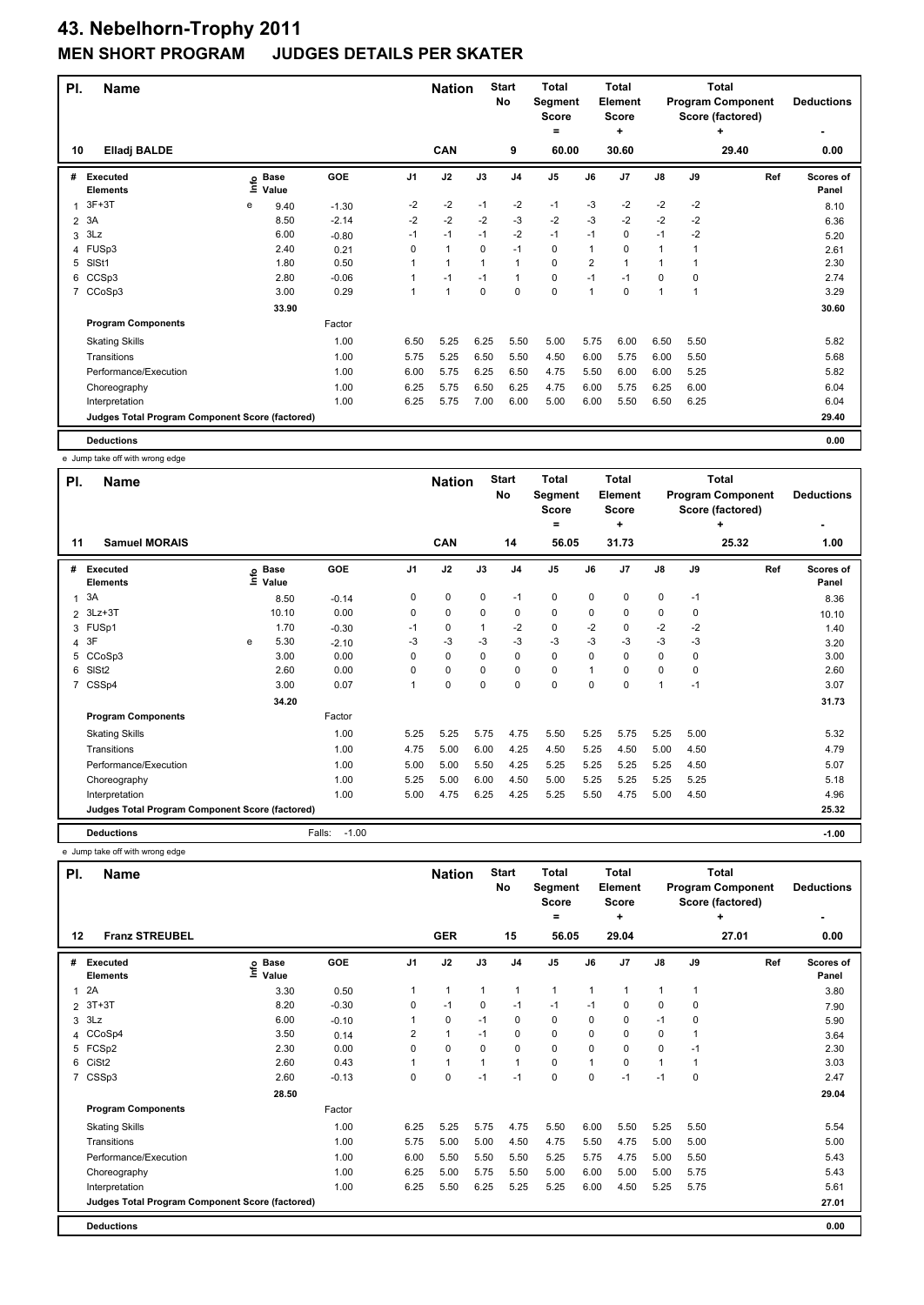## **43. Nebelhorn-Trophy 2011 JUDGES DETAILS PER SKATER**

| PI.            | <b>Name</b>                                     |         |                      |                   |                | <b>Nation</b> |          | <b>Start</b><br>No | <b>Total</b><br>Segment<br><b>Score</b><br>$\equiv$ |             | <b>Total</b><br>Element<br><b>Score</b><br>÷ |                |          | <b>Total</b><br><b>Program Component</b><br>Score (factored)<br>٠ | <b>Deductions</b>  |
|----------------|-------------------------------------------------|---------|----------------------|-------------------|----------------|---------------|----------|--------------------|-----------------------------------------------------|-------------|----------------------------------------------|----------------|----------|-------------------------------------------------------------------|--------------------|
| 13             | <b>Romain PONSART</b>                           |         |                      |                   |                | <b>FRA</b>    |          | 17                 | 54.26                                               |             | 27.94                                        |                |          | 27.32                                                             | 1.00               |
| #              | Executed<br><b>Elements</b>                     | ١nf٥    | <b>Base</b><br>Value | GOE               | J1             | J2            | J3       | J <sub>4</sub>     | J <sub>5</sub>                                      | J6          | J <sub>7</sub>                               | J8             | J9       | Ref                                                               | Scores of<br>Panel |
| 1              | 4T<                                             | $\,<\,$ | 7.20                 | $-3.00$           | $-3$           | $-3$          | $-2$     | $-3$               | $-3$                                                | $-3$        | $-3$                                         | $-3$           | $-3$     |                                                                   | 4.20               |
|                | 2 3A                                            |         | 8.50                 | $-3.00$           | $-3$           | $-3$          | -3       | $-3$               | $-3$                                                | -3          | -3                                           | -3             | -3       |                                                                   | 5.50               |
| 3              | $3F+3T$                                         | e       | 9.40                 | $-0.90$           | $-1$           | 0             | $-1$     | $-1$               | $-1$                                                | $-2$        | $-2$                                         | $-1$           | $-2$     |                                                                   | 8.50               |
| 4              | CSSp3                                           |         | 2.60                 | 0.50              | 2              | $\mathbf{1}$  | $\Omega$ | 1                  | 1                                                   | $\mathbf 1$ | $\overline{1}$                               | $\overline{2}$ | 0        |                                                                   | 3.10               |
| 5              | CCoSp3                                          |         | 3.00                 | 0.00              |                | 0             | $\Omega$ | $\Omega$           | 0                                                   | $\Omega$    | $\Omega$                                     | 0              | 0        |                                                                   | 3.00               |
| 6              | CiSt1                                           |         | 1.80                 | 0.07              | $\overline{2}$ | 0             | 0        | 1                  | 0                                                   | $\Omega$    | $\Omega$                                     | 0              | $\Omega$ |                                                                   | 1.87               |
| $\overline{7}$ | FUSp1                                           |         | 1.70                 | 0.07              | 1              | $\mathbf 0$   | 0        | $\mathbf 0$        | 0                                                   | 1           | -1                                           | 0              | 0        |                                                                   | 1.77               |
|                |                                                 |         | 34.20                |                   |                |               |          |                    |                                                     |             |                                              |                |          |                                                                   | 27.94              |
|                | <b>Program Components</b>                       |         |                      | Factor            |                |               |          |                    |                                                     |             |                                              |                |          |                                                                   |                    |
|                | <b>Skating Skills</b>                           |         |                      | 1.00              | 6.75           | 5.75          | 5.25     | 5.50               | 5.75                                                | 6.00        | 5.50                                         | 5.75           | 6.00     |                                                                   | 5.75               |
|                | Transitions                                     |         |                      | 1.00              | 6.50           | 5.50          | 5.25     | 5.00               | 4.75                                                | 5.50        | 4.50                                         | 4.75           | 5.25     |                                                                   | 5.14               |
|                | Performance/Execution                           |         |                      | 1.00              | 6.75           | 6.00          | 5.25     | 5.50               | 5.25                                                | 5.75        | 5.00                                         | 5.25           | 5.00     |                                                                   | 5.43               |
|                | Choreography                                    |         |                      | 1.00              | 7.00           | 5.75          | 5.75     | 5.25               | 5.00                                                | 5.75        | 5.25                                         | 5.00           | 5.75     |                                                                   | 5.50               |
|                | Interpretation                                  |         |                      | 1.00              | 7.00           | 5.75          | 5.50     | 5.25               | 5.25                                                | 5.75        | 5.50                                         | 5.25           | 5.50     |                                                                   | 5.50               |
|                | Judges Total Program Component Score (factored) |         |                      |                   |                |               |          |                    |                                                     |             |                                              |                |          |                                                                   | 27.32              |
|                | <b>Deductions</b>                               |         |                      | $-1.00$<br>Falls: |                |               |          |                    |                                                     |             |                                              |                |          |                                                                   | $-1.00$            |

< Under-rotated jump e Jump take off with wrong edge

| PI.            | <b>Name</b>                                     |         |                   |                   |                | <b>Nation</b> |          | <b>Start</b><br><b>No</b> | Total<br>Segment<br><b>Score</b><br>= |          | <b>Total</b><br>Element<br><b>Score</b><br>٠ |                |          | Total<br><b>Program Component</b><br>Score (factored)<br>٠ | <b>Deductions</b>  |
|----------------|-------------------------------------------------|---------|-------------------|-------------------|----------------|---------------|----------|---------------------------|---------------------------------------|----------|----------------------------------------------|----------------|----------|------------------------------------------------------------|--------------------|
| 14             | <b>Javier RAYA</b>                              |         |                   |                   |                | <b>ESP</b>    |          | 1                         | 47.70                                 |          | 22.49                                        |                |          | 26.21                                                      | 1.00               |
| #              | <b>Executed</b><br><b>Elements</b>              |         | e Base<br>⊆ Value | GOE               | J <sub>1</sub> | J2            | J3       | J <sub>4</sub>            | J <sub>5</sub>                        | J6       | J <sub>7</sub>                               | J8             | J9       | Ref                                                        | Scores of<br>Panel |
| 1              | 3A                                              |         | 8.50              | $-3.00$           | $-3$           | $-3$          | $-3$     | -3                        | $-3$                                  | $-3$     | $-3$                                         | $-3$           | $-3$     |                                                            | 5.50               |
| 2              | $3F+2T<$                                        | $\prec$ | 6.20              | $-1.20$           | $-2$           | $-2$          | $-1$     | $-2$                      | $-1$                                  | $-3$     | $-1$                                         | $-2$           | $-2$     |                                                            | 5.00               |
| 3              | FSSp4                                           |         | 3.00              | 0.07              | 0              | $\mathbf 0$   | 0        | $\mathbf 0$               | 0                                     | 0        | 1                                            | $\mathbf{1}$   | 0        |                                                            | 3.07               |
| $\overline{4}$ | 2Lz                                             | e       | 2.10              | $-0.90$           | -3             | $-3$          | $-2$     | $-3$                      | $-3$                                  | $-3$     | $-3$                                         | $-3$           | $-3$     |                                                            | 1.20               |
| 5              | CCSp3                                           |         | 2.80              | 0.29              |                | 0             |          | 0                         | 0                                     | 0        | 1                                            | 1              |          |                                                            | 3.09               |
| 6              | SISt <sub>2</sub>                               |         | 2.60              | 0.07              |                | $\mathbf 0$   | $\Omega$ | $\mathbf 0$               | 0                                     | $\Omega$ |                                              | $\Omega$       | $\Omega$ |                                                            | 2.67               |
| $\overline{7}$ | CCoSp1                                          |         | 2.00              | $-0.04$           | $\Omega$       | $\mathbf 0$   | $-1$     | $-1$                      | 0                                     | $\Omega$ | $\Omega$                                     | $\overline{ }$ | $\Omega$ |                                                            | 1.96               |
|                |                                                 |         | 27.20             |                   |                |               |          |                           |                                       |          |                                              |                |          |                                                            | 22.49              |
|                | <b>Program Components</b>                       |         |                   | Factor            |                |               |          |                           |                                       |          |                                              |                |          |                                                            |                    |
|                | <b>Skating Skills</b>                           |         |                   | 1.00              | 5.75           | 4.75          | 5.50     | 5.25                      | 5.25                                  | 5.00     | 5.50                                         | 5.50           | 5.75     |                                                            | 5.39               |
|                | Transitions                                     |         |                   | 1.00              | 5.25           | 4.50          | 5.50     | 5.00                      | 4.50                                  | 4.50     | 5.00                                         | 5.25           | 5.25     |                                                            | 4.96               |
|                | Performance/Execution                           |         |                   | 1.00              | 5.25           | 5.00          | 5.25     | 5.50                      | 5.00                                  | 4.50     | 5.00                                         | 5.50           | 5.00     |                                                            | 5.14               |
|                | Choreography                                    |         |                   | 1.00              | 5.50           | 4.75          | 5.50     | 5.50                      | 4.75                                  | 5.00     | 5.50                                         | 5.75           | 6.00     |                                                            | 5.36               |
|                | Interpretation                                  |         |                   | 1.00              | 5.25           | 4.75          | 6.25     | 5.25                      | 5.00                                  | 5.00     | 5.75                                         | 5.75           | 5.50     |                                                            | 5.36               |
|                | Judges Total Program Component Score (factored) |         |                   |                   |                |               |          |                           |                                       |          |                                              |                |          |                                                            | 26.21              |
|                | <b>Deductions</b>                               |         |                   | $-1.00$<br>Falls: |                |               |          |                           |                                       |          |                                              |                |          |                                                            | $-1.00$            |

< Under-rotated jump e Jump take off with wrong edge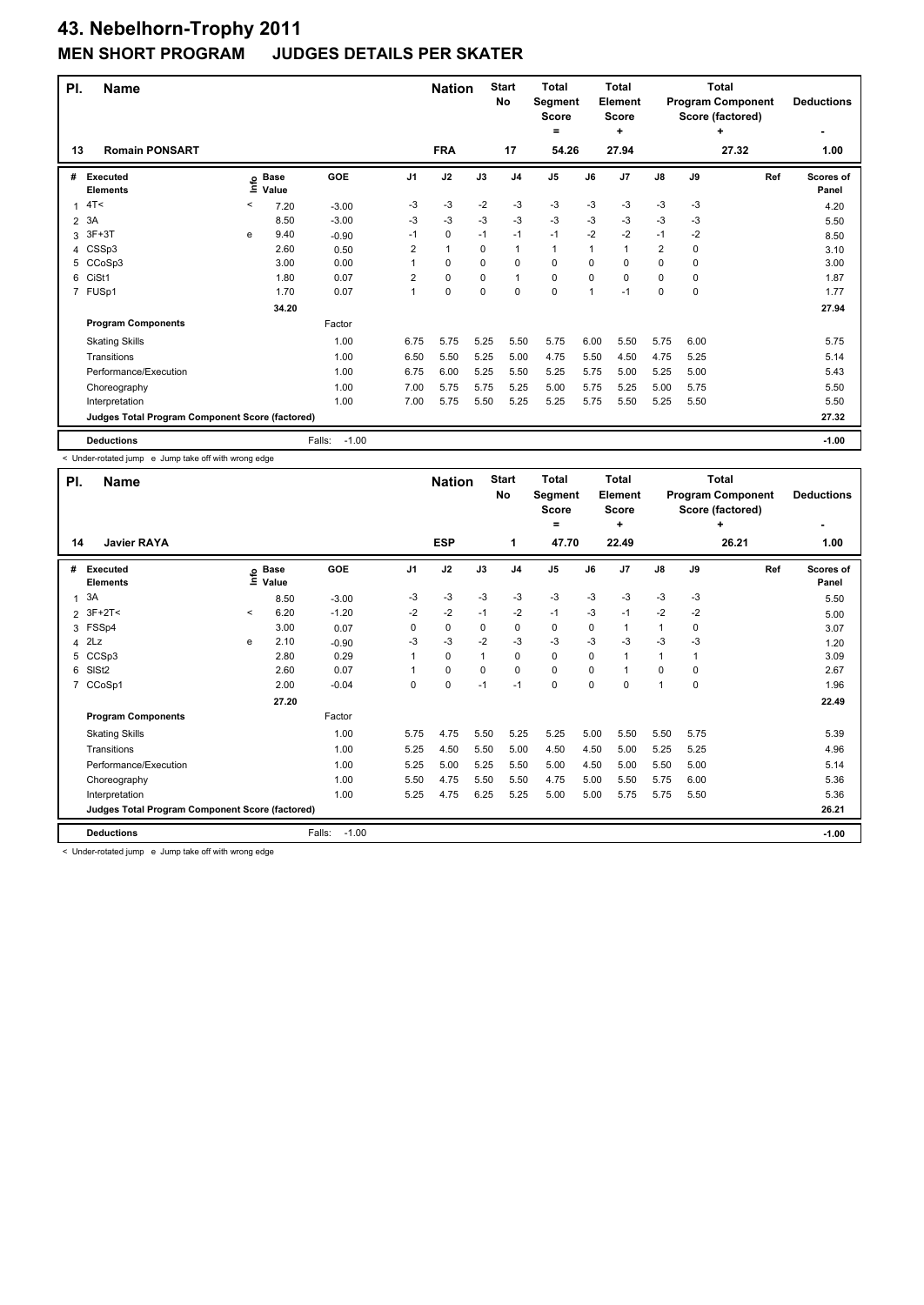| PI. | <b>Name</b>                                     |         |                      |         |      | <b>Nation</b> |          | <b>Start</b><br>No | <b>Total</b><br>Segment<br><b>Score</b><br>= |      | Total<br>Element<br><b>Score</b><br>÷ |      |      | Total<br><b>Program Component</b><br>Score (factored)<br>٠ | <b>Deductions</b>  |
|-----|-------------------------------------------------|---------|----------------------|---------|------|---------------|----------|--------------------|----------------------------------------------|------|---------------------------------------|------|------|------------------------------------------------------------|--------------------|
| 15  | Ari-Pekka NURMENKARI                            |         |                      |         |      | <b>FIN</b>    |          | 13                 | 46.01                                        |      | 22.00                                 |      |      | 24.01                                                      | 0.00               |
| #   | <b>Executed</b><br><b>Elements</b>              | lnfo    | <b>Base</b><br>Value | GOE     | J1   | J2            | J3       | J <sub>4</sub>     | J <sub>5</sub>                               | J6   | J7                                    | J8   | J9   | Ref                                                        | Scores of<br>Panel |
| 1   | 3A<                                             | $\,<\,$ | 6.00                 | $-3.00$ | $-3$ | -3            | $-3$     | $-3$               | $-3$                                         | $-3$ | $-3$                                  | $-3$ | $-3$ |                                                            | 3.00               |
| 2   | $3Lz + 2T$                                      |         | 7.30                 | $-0.80$ | $-2$ | $-2$          | $-1$     | $-1$               | $-1$                                         | $-1$ | $-1$                                  | $-1$ | -1   |                                                            | 6.50               |
| 3   | 3S<                                             | $\prec$ | 2.90                 | $-1.20$ | $-1$ | $-2$          | $-2$     | $-2$               | $-1$                                         | $-1$ | $-2$                                  | $-2$ | $-2$ |                                                            | 1.70               |
| 4   | CSSp3                                           |         | 2.60                 | $-0.60$ | $-2$ | $-2$          | $-2$     | $-2$               | 0                                            | $-2$ | $-3$                                  | $-2$ | $-2$ |                                                            | 2.00               |
| 5   | FCSp2                                           |         | 2.30                 | $-0.04$ | 0    | $\mathbf 0$   | $-1$     | $\mathbf 0$        | $\Omega$                                     | 0    | 0                                     | $-1$ | 0    |                                                            | 2.26               |
| 6   | SISt <sub>3</sub>                               |         | 3.30                 | 0.00    | 0    | 0             | $\Omega$ | $\mathbf{1}$       | 0                                            | 0    | 0                                     | 0    | 0    |                                                            | 3.30               |
| 7   | CCoSp4                                          |         | 3.50                 | $-0.26$ | 0    | $-2$          | $-1$     | $\mathbf 0$        | 0                                            | $-1$ | $-1$                                  | $-1$ | $-2$ |                                                            | 3.24               |
|     |                                                 |         | 27.90                |         |      |               |          |                    |                                              |      |                                       |      |      |                                                            | 22.00              |
|     | <b>Program Components</b>                       |         |                      | Factor  |      |               |          |                    |                                              |      |                                       |      |      |                                                            |                    |
|     | <b>Skating Skills</b>                           |         |                      | 1.00    | 5.25 | 4.50          | 4.75     | 5.50               | 5.75                                         | 5.00 | 4.75                                  | 5.00 | 5.25 |                                                            | 5.07               |
|     | Transitions                                     |         |                      | 1.00    | 4.50 | 4.50          | 4.50     | 5.50               | 5.00                                         | 4.50 | 4.50                                  | 4.25 | 4.75 |                                                            | 4.61               |
|     | Performance/Execution                           |         |                      | 1.00    | 4.75 | 4.75          | 4.25     | 5.50               | 5.25                                         | 4.75 | 4.50                                  | 4.50 | 4.00 |                                                            | 4.68               |
|     | Choreography                                    |         |                      | 1.00    | 5.00 | 4.25          | 5.00     | 5.75               | 5.50                                         | 4.75 | 5.00                                  | 4.00 | 4.50 |                                                            | 4.86               |
|     | Interpretation                                  |         |                      | 1.00    | 5.00 | 4.50          | 4.75     | 5.75               | 5.50                                         | 4.50 | 4.50                                  | 4.75 | 4.25 |                                                            | 4.79               |
|     | Judges Total Program Component Score (factored) |         |                      |         |      |               |          |                    |                                              |      |                                       |      |      |                                                            | 24.01              |
|     | <b>Deductions</b>                               |         |                      |         |      |               |          |                    |                                              |      |                                       |      |      |                                                            | 0.00               |

< Under-rotated jump

| PI. | <b>Name</b>                                     |              | <b>Nation</b>              |                   | <b>Start</b><br><b>No</b> | <b>Total</b><br>Segment<br>Score |             | <b>Total</b><br>Element<br>Score |                | <b>Total</b><br><b>Program Component</b><br>Score (factored) | <b>Deductions</b> |               |      |       |                    |
|-----|-------------------------------------------------|--------------|----------------------------|-------------------|---------------------------|----------------------------------|-------------|----------------------------------|----------------|--------------------------------------------------------------|-------------------|---------------|------|-------|--------------------|
|     |                                                 |              |                            |                   |                           |                                  |             |                                  | ٠              |                                                              | ٠                 |               |      | ٠     |                    |
| 16  | <b>Min-Seok KIM</b>                             |              |                            |                   |                           | <b>KOR</b>                       |             | $\overline{7}$                   | 44.14          |                                                              | 20.60             |               |      | 24.54 | 1.00               |
| #   | <b>Executed</b><br><b>Elements</b>              |              | e Base<br>E Value<br>Value | GOE               | J <sub>1</sub>            | J2                               | J3          | J <sub>4</sub>                   | J <sub>5</sub> | J6                                                           | J <sub>7</sub>    | $\mathsf{J}8$ | J9   | Ref   | Scores of<br>Panel |
| 1   | 3A<                                             | $\,<\,$      | 6.00                       | $-1.00$           | $-1$                      | -1                               | $-1$        | -1                               | $-2$           | $-1$                                                         | $-1$              | $-1$          | $-1$ |       | 5.00               |
| 2   | 3S+3Lo<<                                        | <<           | 6.00                       | $-2.10$           | -3                        | -3                               | -3          | -3                               | -2             | -3                                                           | -3                | -3            | -3   |       | 3.90               |
| 3   | CCoSp3                                          |              | 3.00                       | $-0.13$           | 0                         | $-1$                             | $-1$        | 0                                | 0              | $\Omega$                                                     | 0                 | $-1$          | $-1$ |       | 2.87               |
| 4   | 3F<                                             | $\checkmark$ | 3.70                       | $-2.10$           | -3                        | $-3$                             | -3          | $-3$                             | $-3$           | $-3$                                                         | $-3$              | $-3$          | -3   |       | 1.60               |
| 5   | CSSp4                                           |              | 3.00                       | $-0.13$           | 0                         | $-1$                             | 0           | $\pmb{0}$                        | $-1$           | $-1$                                                         | $-1$              | 0             | 0    |       | 2.87               |
| 6   | SIS <sub>t2</sub>                               |              | 2.60                       | 0.07              |                           | 0                                | $\Omega$    | 0                                | 0              | 0                                                            |                   | 0             | 0    |       | 2.67               |
|     | 7 FCSp1                                         |              | 1.90                       | $-0.21$           | 0                         | $-1$                             | $\mathbf 0$ | $\mathbf 0$                      | 0              | $-2$                                                         | $-1$              | $-1$          | $-2$ |       | 1.69               |
|     |                                                 |              | 26.20                      |                   |                           |                                  |             |                                  |                |                                                              |                   |               |      |       | 20.60              |
|     | <b>Program Components</b>                       |              |                            | Factor            |                           |                                  |             |                                  |                |                                                              |                   |               |      |       |                    |
|     | <b>Skating Skills</b>                           |              |                            | 1.00              | 5.50                      | 4.75                             | 5.50        | 4.75                             | 5.00           | 5.25                                                         | 5.00              | 4.75          | 5.50 |       | 5.11               |
|     | Transitions                                     |              |                            | 1.00              | 5.00                      | 4.50                             | 4.75        | 5.00                             | 4.25           | 4.50                                                         | 4.50              | 5.00          | 5.25 |       | 4.75               |
|     | Performance/Execution                           |              |                            | 1.00              | 5.25                      | 4.50                             | 4.75        | 5.00                             | 4.75           | 4.75                                                         | 4.75              | 5.25          | 4.50 |       | 4.82               |
|     | Choreography                                    |              |                            | 1.00              | 5.50                      | 4.75                             | 5.00        | 4.75                             | 4.50           | 4.75                                                         | 5.00              | 5.25          | 5.75 |       | 5.00               |
|     | Interpretation                                  |              |                            | 1.00              | 5.25                      | 4.25                             | 5.25        | 4.75                             | 4.75           | 4.50                                                         | 4.50              | 5.00          | 5.25 |       | 4.86               |
|     | Judges Total Program Component Score (factored) |              |                            |                   |                           |                                  |             |                                  |                |                                                              |                   |               |      |       | 24.54              |
|     | <b>Deductions</b>                               |              |                            | $-1.00$<br>Falls: |                           |                                  |             |                                  |                |                                                              |                   |               |      |       | $-1.00$            |

< Under-rotated jump << Downgraded jump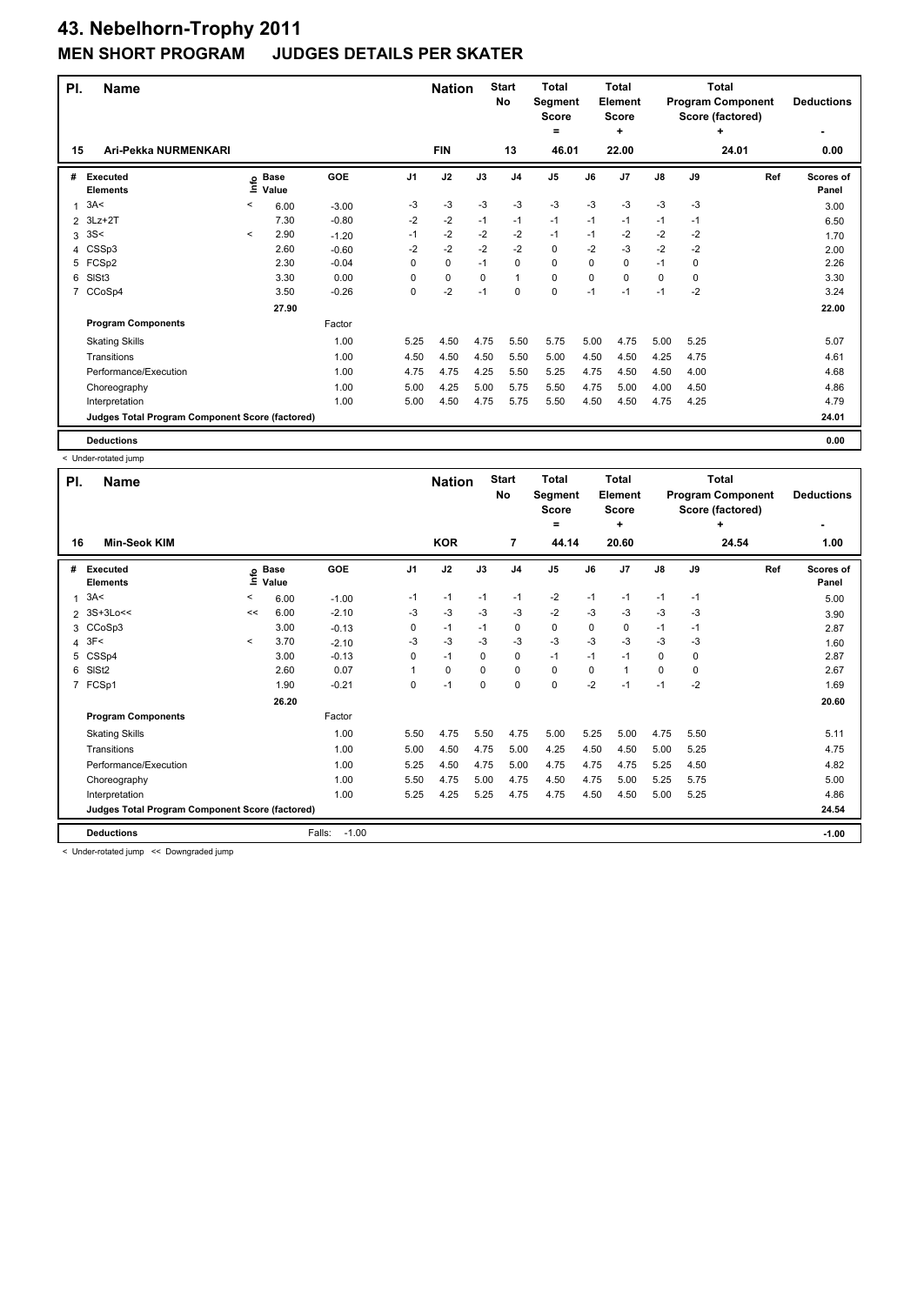| PI.            | <b>Name</b>                                     |      |                      |         |      | <b>Nation</b> |          | <b>Start</b><br>No | <b>Total</b><br>Segment<br><b>Score</b><br>٠ |          | Total<br>Element<br><b>Score</b><br>÷ |              | Total<br><b>Program Component</b><br>Score (factored)<br>٠ |       | <b>Deductions</b>  |
|----------------|-------------------------------------------------|------|----------------------|---------|------|---------------|----------|--------------------|----------------------------------------------|----------|---------------------------------------|--------------|------------------------------------------------------------|-------|--------------------|
| 17             | <b>Mitchell CHAPMAN</b>                         |      |                      |         |      | <b>AUS</b>    |          | 10                 | 41.53                                        |          | 19.61                                 |              |                                                            | 21.92 | 0.00               |
| #              | <b>Executed</b><br><b>Elements</b>              | ١nf٥ | <b>Base</b><br>Value | GOE     | J1   | J2            | J3       | J <sub>4</sub>     | J5                                           | J6       | J7                                    | J8           | J9                                                         | Ref   | Scores of<br>Panel |
| 1              | 3Lz<<                                           | <<   | 2.10                 | $-0.86$ | $-2$ | $-3$          | $-2$     | $-3$               | $-3$                                         | $-3$     | $-3$                                  | $-3$         | $-3$                                                       |       | 1.24               |
| $\overline{2}$ | $3S+2T$                                         |      | 5.50                 | $-0.90$ | $-1$ | $-1$          | $-1$     | $-1$               | $-2$                                         | $-2$     | $-2$                                  | $-1$         | -1                                                         |       | 4.60               |
|                | 3 FSSp3                                         |      | 2.60                 | 0.00    | 0    | 0             | $\Omega$ | 0                  | 0                                            | $\Omega$ | 0                                     | $\mathbf{1}$ | 0                                                          |       | 2.60               |
|                | 4 2A                                            |      | 3.30                 | 0.07    | 0    | 0             |          | 0                  | 0                                            | $\Omega$ | $\Omega$                              | $\mathbf{1}$ | $\Omega$                                                   |       | 3.37               |
| 5              | CCoSp3                                          |      | 3.00                 | 0.07    | 0    | $-1$          | $\Omega$ | $\mathbf 0$        | 0                                            | 0        | 1                                     | 1            | $\Omega$                                                   |       | 3.07               |
| 6              | SIS <sub>t2</sub>                               |      | 2.60                 | 0.00    | 0    | 0             | $\Omega$ | 0                  | 0                                            | 0        | $\Omega$                              | 0            | 0                                                          |       | 2.60               |
| 7              | CCS <sub>p2</sub>                               |      | 2.30                 | $-0.17$ | 0    | $-1$          | 0        | 0                  | 0                                            | $-1$     | $-1$                                  | $-1$         | $-1$                                                       |       | 2.13               |
|                |                                                 |      | 21.40                |         |      |               |          |                    |                                              |          |                                       |              |                                                            |       | 19.61              |
|                | <b>Program Components</b>                       |      |                      | Factor  |      |               |          |                    |                                              |          |                                       |              |                                                            |       |                    |
|                | <b>Skating Skills</b>                           |      |                      | 1.00    | 4.75 | 3.75          | 5.00     | 4.25               | 4.50                                         | 4.75     | 4.50                                  | 4.75         | 4.50                                                       |       | 4.57               |
|                | Transitions                                     |      |                      | 1.00    | 4.25 | 3.75          | 5.00     | 4.00               | 4.25                                         | 4.00     | 3.50                                  | 4.25         | 4.50                                                       |       | 4.14               |
|                | Performance/Execution                           |      |                      | 1.00    | 4.50 | 4.00          | 4.75     | 4.50               | 4.50                                         | 4.50     | 3.75                                  | 4.50         | 4.25                                                       |       | 4.39               |
|                | Choreography                                    |      |                      | 1.00    | 4.50 | 4.00          | 5.25     | 4.25               | 4.75                                         | 4.50     | 4.00                                  | 4.25         | 5.00                                                       |       | 4.46               |
|                | Interpretation                                  |      |                      | 1.00    | 4.50 | 4.00          | 6.00     | 4.25               | 4.50                                         | 4.25     | 3.50                                  | 4.50         | 4.50                                                       |       | 4.36               |
|                | Judges Total Program Component Score (factored) |      |                      |         |      |               |          |                    |                                              |          |                                       |              |                                                            |       | 21.92              |
|                | <b>Deductions</b>                               |      |                      |         |      |               |          |                    |                                              |          |                                       |              |                                                            |       | 0.00               |

<< Downgraded jump

|                | . . Downgraaca jump                             |              |                            |                   |          |             |                                                |                |                                         |          |                                                              |                   |      |       |                    |
|----------------|-------------------------------------------------|--------------|----------------------------|-------------------|----------|-------------|------------------------------------------------|----------------|-----------------------------------------|----------|--------------------------------------------------------------|-------------------|------|-------|--------------------|
| PI.            | <b>Name</b>                                     |              |                            | <b>Nation</b>     |          |             | <b>Total</b><br><b>Segment</b><br><b>Score</b> |                | <b>Total</b><br>Element<br><b>Score</b> |          | <b>Total</b><br><b>Program Component</b><br>Score (factored) | <b>Deductions</b> |      |       |                    |
|                |                                                 |              |                            |                   |          |             |                                                |                | =                                       |          | ٠                                                            |                   |      | ÷     |                    |
| 18             | <b>Valtter VIRTANEN</b>                         |              |                            |                   |          | <b>FIN</b>  |                                                | 20             | 39.88                                   |          | 18.45                                                        |                   |      | 22.43 | 1.00               |
| #              | <b>Executed</b><br><b>Elements</b>              |              | e Base<br>⊑ Value<br>Value | <b>GOE</b>        | J1       | J2          | J3                                             | J <sub>4</sub> | J <sub>5</sub>                          | J6       | J <sub>7</sub>                                               | $\mathsf{J}8$     | J9   | Ref   | Scores of<br>Panel |
| 1              | $3T+2T$                                         |              | 5.40                       | 0.00              | 0        | $-1$        | 0                                              | 0              | 0                                       | 0        | 0                                                            | 0                 | 0    |       | 5.40               |
|                | $2$ 2A<                                         | $\checkmark$ | 2.30                       | $-1.50$           | -3       | -3          | -3                                             | -3             | $-3$                                    | -3       | -3                                                           | -3                | -3   |       | 0.80               |
| 3              | 2Lo                                             |              | 1.80                       | $-0.90$           | -3       | $-3$        | $-3$                                           | $-3$           | $-3$                                    | $-3$     | $-3$                                                         | $-3$              | -3   |       | 0.90               |
|                | 4 FCSp2                                         |              | 2.30                       | 0.07              |          | $\mathbf 0$ | $\Omega$                                       | 0              | $\mathbf 0$                             | $\Omega$ | $\Omega$                                                     | 1                 | 0    |       | 2.37               |
| 5              | CCoSp4                                          |              | 3.50                       | 0.07              |          | $\mathbf 0$ | 0                                              | 0              | $\mathbf 0$                             | 0        | $\mathbf 0$                                                  | $\mathbf{1}$      | $-1$ |       | 3.57               |
| 6              | SIS <sub>t2</sub>                               |              | 2.60                       | 0.07              | $\Omega$ | $\mathbf 0$ | 0                                              | 0              | 0                                       | $\Omega$ | $\Omega$                                                     | 1                 |      |       | 2.67               |
| $\overline{7}$ | CSSp3                                           |              | 2.60                       | 0.14              | 1        | $\pmb{0}$   | 0                                              | $\mathbf{1}$   | $\mathbf 0$                             | 0        | 0                                                            | $\overline{2}$    | 0    |       | 2.74               |
|                |                                                 |              | 20.50                      |                   |          |             |                                                |                |                                         |          |                                                              |                   |      |       | 18.45              |
|                | <b>Program Components</b>                       |              |                            | Factor            |          |             |                                                |                |                                         |          |                                                              |                   |      |       |                    |
|                | <b>Skating Skills</b>                           |              |                            | 1.00              | 5.75     | 3.75        | 4.25                                           | 4.50           | 4.75                                    | 4.50     | 4.25                                                         | 5.50              | 5.75 |       | 4.79               |
|                | Transitions                                     |              |                            | 1.00              | 5.50     | 3.75        | 3.75                                           | 4.00           | 4.00                                    | 4.25     | 3.50                                                         | 5.00              | 5.25 |       | 4.29               |
|                | Performance/Execution                           |              |                            | 1.00              | 5.25     | 4.00        | 4.50                                           | 4.25           | 4.50                                    | 4.50     | 3.75                                                         | 5.25              | 5.00 |       | 4.57               |
|                | Choreography                                    |              |                            | 1.00              | 5.50     | 4.00        | 4.00                                           | 4.25           | 4.25                                    | 4.25     | 4.00                                                         | 5.25              | 5.25 |       | 4.46               |
|                | Interpretation                                  |              |                            | 1.00              | 5.25     | 3.75        | 3.75                                           | 4.25           | 4.50                                    | 4.00     | 3.75                                                         | 5.00              | 5.00 |       | 4.32               |
|                | Judges Total Program Component Score (factored) |              |                            |                   |          |             |                                                |                |                                         |          |                                                              |                   |      |       | 22.43              |
|                | <b>Deductions</b>                               |              |                            | $-1.00$<br>Falls: |          |             |                                                |                |                                         |          |                                                              |                   |      |       | $-1.00$            |

< Under-rotated jump